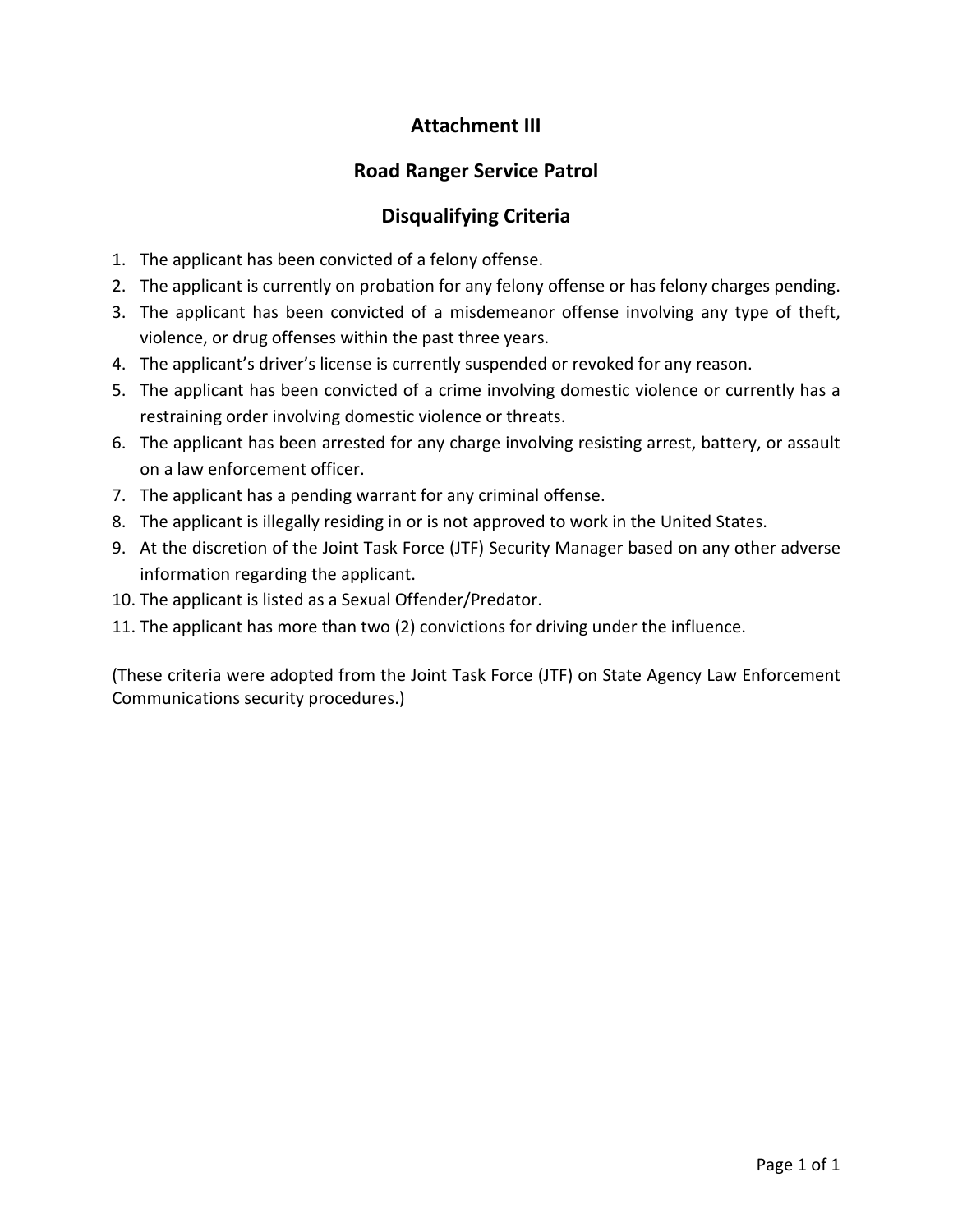# **Attachment IV**

## **Road Ranger Service Patrol**

## **Equipment, Tools, and Expendables**

At a minimum, the CONTRACTOR shall carry the required equipment as mentioned in FDOT Road Ranger Program Procedure No. 750-030-015. The following list is provided to frame the general nature of equipment, tools, and expendables that the CONTRACTOR may be expected to maintain.

## **1. Equipment**

| <b>Equipment</b>                                                                                                                                                                                                                                                                       | Heavy Pickup, Tow/Wrecker,<br><b>Flatbed</b> |  |
|----------------------------------------------------------------------------------------------------------------------------------------------------------------------------------------------------------------------------------------------------------------------------------------|----------------------------------------------|--|
| Towing straps, nylon, with hooks and clevis (U-shaped<br>connector)                                                                                                                                                                                                                    | Two (2) each, 10,000 lbs.                    |  |
| Rubber face push bumper                                                                                                                                                                                                                                                                |                                              |  |
| Light set(s) configured to illuminate the truck and work area<br>in or around the vehicle                                                                                                                                                                                              |                                              |  |
| 360-degree rotating spotlight                                                                                                                                                                                                                                                          | $\checkmark$                                 |  |
| Power outlets ("hot boxes", "booster outlets" or equivalent),<br>front and rear-mounted, compatible with 12-volt booster<br>cables                                                                                                                                                     | $\checkmark$                                 |  |
| Suitable functioning cab lighting                                                                                                                                                                                                                                                      | $\checkmark$                                 |  |
| Roof-mounted, light bar, front to rear controllable, front<br>amber/yellow, and rear amber/yellow/red flashing lights only.<br>The use of white, blue, or other color flashing lights is<br>prohibited.                                                                                | $\checkmark$                                 |  |
| DEPARTMENT approved truck-mounted dynamic message<br>sign. Mounted atop the cab above the roof-mounted lighted<br>bar. In-cab remote actuation and programming. Device shall<br>Dynamic Message Sign only<br>be capable of manual raising and lowering should power<br>actuation fail. |                                              |  |
| Frame-mounted trailer hitch or wheel lift pintle hook adapter<br>with combination ball and pintle hook, 5,000 lb. minimum.                                                                                                                                                             |                                              |  |
| Trailer hitch capable of handling a 1.875-inch ball and/or 2-<br>inch ball                                                                                                                                                                                                             |                                              |  |
| Chain, Grade 8 alloy safety and working chains, assortment of<br>hooks and clevis, suitable to the application                                                                                                                                                                         | Four (4) Each, 10 foot in length             |  |
| Trash can, 5-gallon or heavy-duty CONTRACTOR-grade, 30 gal.<br>trash bags                                                                                                                                                                                                              | One (1) each                                 |  |
| Funnels, multi-purpose with flexible spouts.                                                                                                                                                                                                                                           | Two (2) each                                 |  |
| Wheel chocks or 4" x 4" wood wedges                                                                                                                                                                                                                                                    | Two (2) each                                 |  |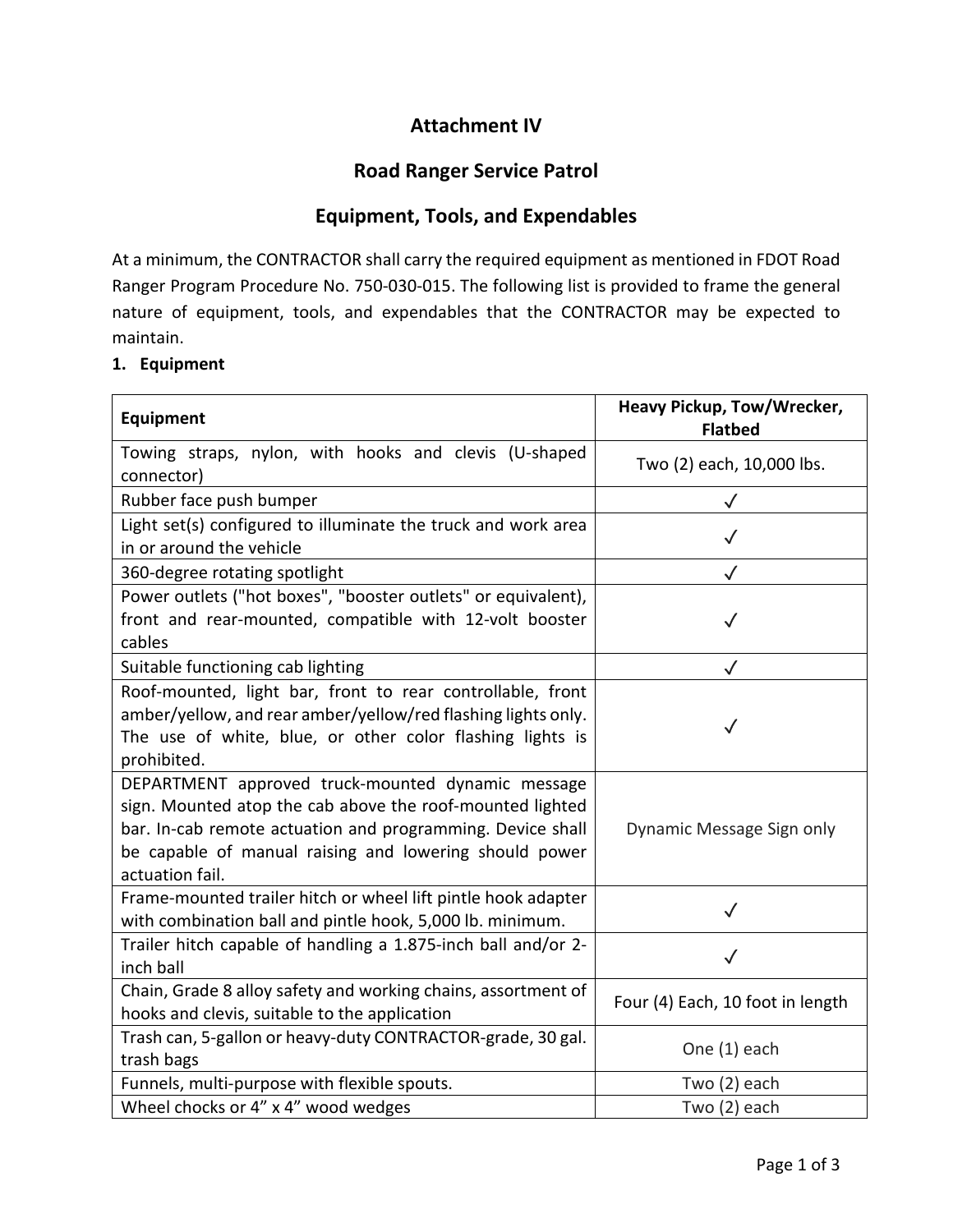| Approved advance warning signs; 48", reflectorized, MUTCD<br>compliant, roll-up, fabric signs with a black legend and border<br>on fluorescent pink background. Legends may include<br>EMERGENCY SCENE AHEAD, BE PREPARED TO STOP, INCIDENT<br>AHEAD, etc. | Four (4) each                     |
|------------------------------------------------------------------------------------------------------------------------------------------------------------------------------------------------------------------------------------------------------------|-----------------------------------|
| Folding aluminum sign support stands for 48" fabric signs                                                                                                                                                                                                  | Four (4) each                     |
| Traffic cones, FDOT-approved, 36-inch reflectorized.                                                                                                                                                                                                       | Minimum of Sixteen (16) each      |
| Hydraulic floor jack, capable of lifting passenger vehicles.                                                                                                                                                                                               | One (1) each<br>2 1/2-ton minimum |
| Air compressor with reservoir capable of inflating tires and<br>operating an impact wrench. Compressor may be engine<br>mounted, electric, or remote engine powered.                                                                                       |                                   |
| Hoses and fittings to fit tire valve stems                                                                                                                                                                                                                 |                                   |
| Jump Box with 400 cranking amps minimum                                                                                                                                                                                                                    | One (1) each                      |

## **2. Tools**

| <b>Tools</b>                                             | Heavy Pickup, Tow/Wrecker, Flatbed  |
|----------------------------------------------------------|-------------------------------------|
| Shovel                                                   | One (1) Square-end D-handle and One |
|                                                          | (1) Round-end D-handle spade        |
| Steel/street broom, 24"                                  | One (1) each                        |
| Lug wrenches to fit most vehicles, 4-way                 | One (1) each metric                 |
|                                                          | One (1) each standard               |
| Hub cap and wheel lock removal kit                       | One (1) each                        |
| Emergency lug nut removal set                            | One (1) each                        |
| Spare Tire Removal Kit (SUV/pickup)                      | One (1) each                        |
| Pry bar, minimum thirty-six (24") inches in length       | One (1) each                        |
| Air operated impact wrench, or electric impact wrench    | One (1) set metric                  |
| with self-contained battery, with socket sets to fit all | One (1) set standard                |
| vehicles (metric and standard).                          |                                     |
| Bolt cutters, 18 inches or larger                        | One (1) pair                        |
| Toolbox containing the following tools:                  |                                     |
| <b>Screw Drivers</b>                                     |                                     |
| Standard 1/8, 3/16, 1/4 and 5/16 Inch                    | One (1) each                        |
| Phillips head #1 and #2                                  | One (1) each                        |
| Star driver (Torx bit)                                   | One (1) set                         |
| Wire cutters                                             | One (1) pair                        |
| Adjustable wrenches                                      |                                     |
| 8-inch                                                   | One (1) each                        |
| 12-inch                                                  | One (1) each                        |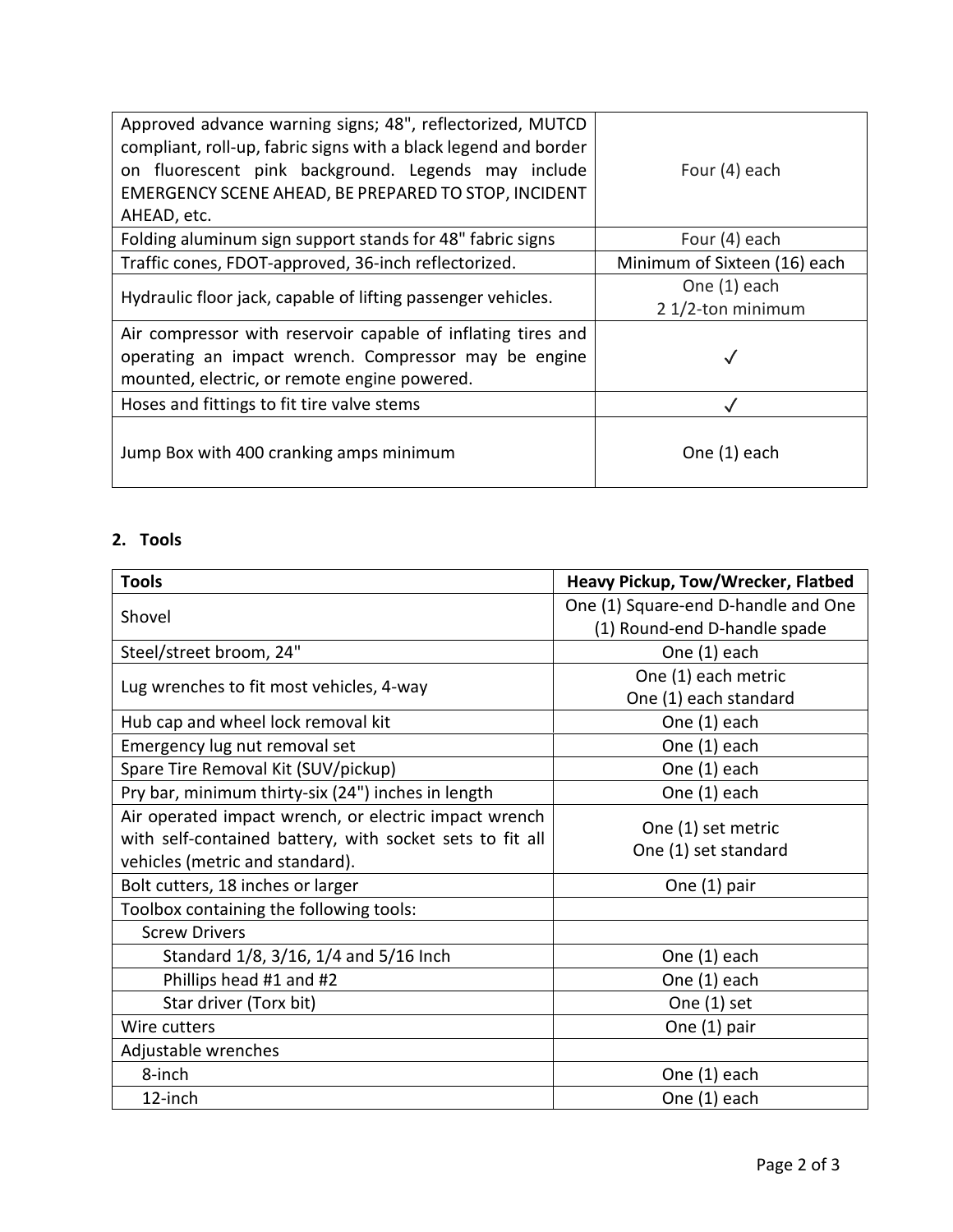| Open-end and box wrenches, complete set                   | One (1) each metric   |
|-----------------------------------------------------------|-----------------------|
|                                                           | One (1) each standard |
| Five-pound hammer                                         | One (1) each          |
| Rubber mallet                                             | One (1) each          |
| Electrical tape (20 yards)                                | One (1) roll          |
| Duct tape (20 yards)                                      | One (1) roll          |
| Tire pressure gauge                                       | One (1) each          |
| Mechanic's wire (25-foot roll)                            | One (1) roll          |
| Rope, 1/2", (50 ft.)                                      | One (1) each          |
| Flashlight/traffic wand, heavy-duty with spare batteries. | One (1) each          |
| <b>Binoculars</b><br>One (1) pair                         |                       |
| US DEPARTMENT of Transportation (USDOT) Emergency         |                       |
| Response Guidebook (supplied by the DEPARTMENT) or        | One (1) each          |
| App on Smartphone                                         |                       |
| Clean shop rags, paper towels, or equivalent              |                       |

# **3. Expendables**

| <b>Expendables</b>                                           | Heavy Pickup, Tow/Wrecker, Flatbed |  |
|--------------------------------------------------------------|------------------------------------|--|
| Diesel fuel in labeled and approved safety cans or tanks     |                                    |  |
| with flash arresting screen, spring-closing lid, and spout   | Five (5) gallons                   |  |
| cover                                                        |                                    |  |
| Gasoline in labeled and approved safety cans or tanks        |                                    |  |
| with flash arresting screen, spring-closing lid, and spout   | Five (5) gallons                   |  |
| cover                                                        |                                    |  |
|                                                              |                                    |  |
| First aid kit (First Responder Kit, fully stocked)           | One (1) kit                        |  |
| Stop the Bleed kit                                           | One (1) kit                        |  |
| Fire extinguishers. If seal is broken, unit shall be tested, | Two $(2)$                          |  |
| resealed and certified                                       | 10-lb ABC                          |  |
|                                                              | One (1) each                       |  |
| Radiator water in labeled container(s)                       | 5 gallons                          |  |
| Highway wet flares, 30-minute burn (min. quality)            | Forty-eight (48) each              |  |
| Absorbent material for liquid spills                         | Ten (10) gallons                   |  |
| Vehicle Spill Kit including:                                 |                                    |  |
| PND putty (10 oz.) or equivalent                             | One (1) each                       |  |
| Spill pads, 15"x18" min.                                     | Fifteen (15) each                  |  |
| Spill poly socks, 4'                                         | Three (3) each                     |  |
| Assorted bungees                                             | One $(1)$ set                      |  |
| Drinking water in individually sealed bottles, minimum       | Twelve (12) bottles                |  |
| 16 ounces, chilled.                                          |                                    |  |
|                                                              |                                    |  |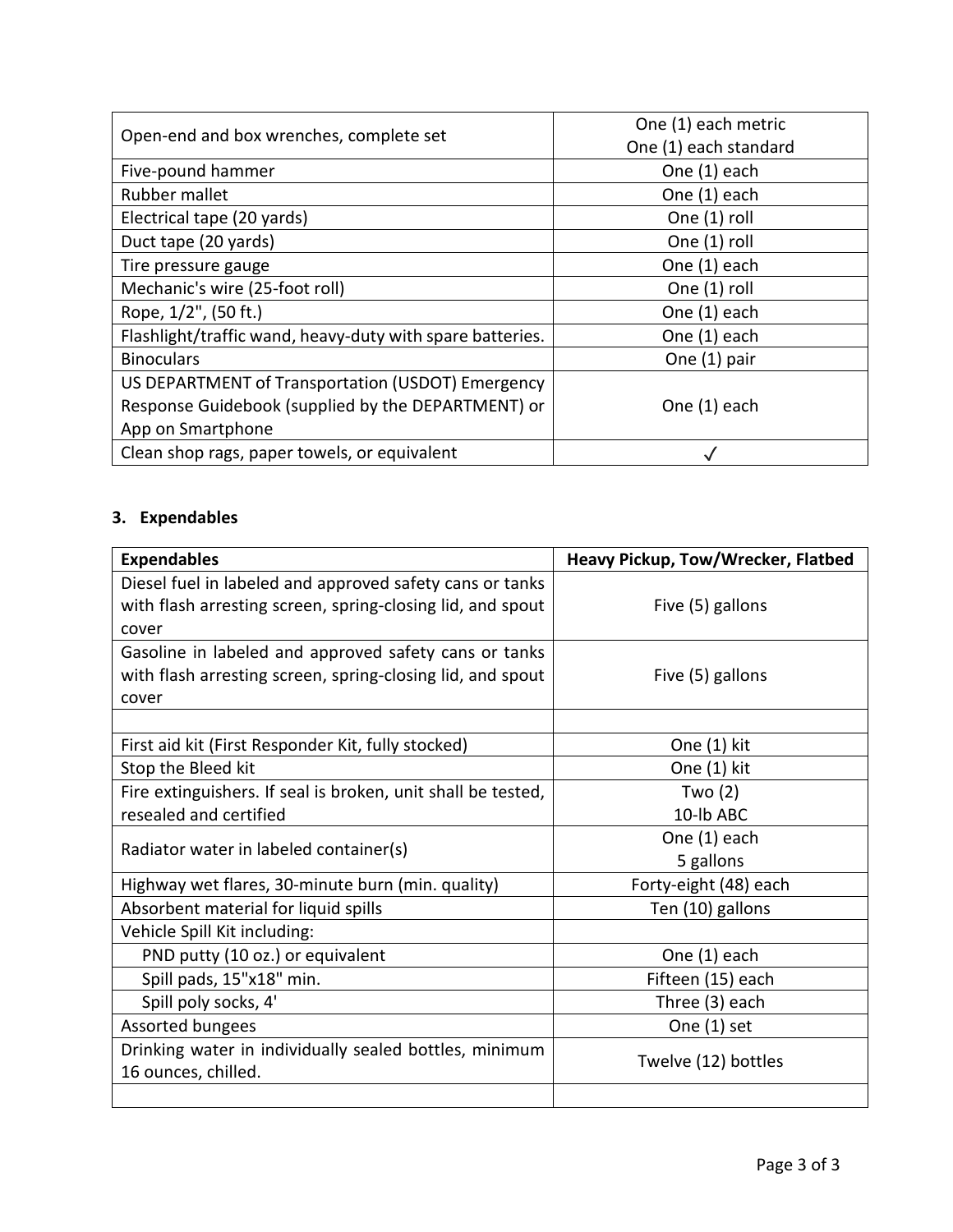# **Attachment V**

## **Road Ranger Service Patrol**

# **Vehicle Markings, Logos, and Conspicuity Requirements**

**Front View** 



**Rear View** 

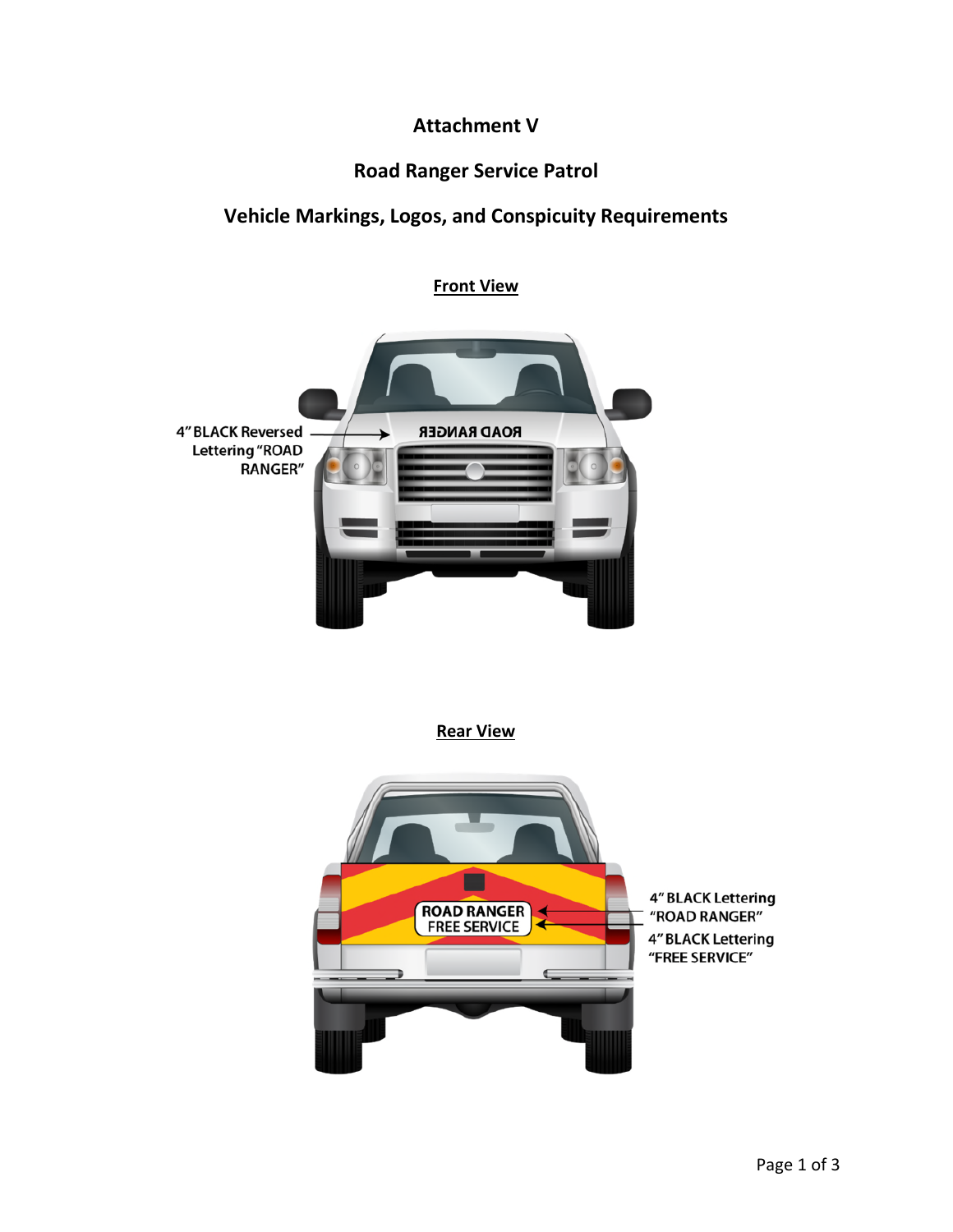#### **Side View**



## **Requirements for Vehicle Markings Products**

| <b>Product Company</b>      | <b>Color and Serial Number</b>                                           | <b>Use</b>                                                                                              |
|-----------------------------|--------------------------------------------------------------------------|---------------------------------------------------------------------------------------------------------|
| Avery Dennison <sup>®</sup> | Cardinal Red (SW900-433-0) $1$                                           | For upper cab around windows from<br>conspicuity up, 6" piece on the front of                           |
|                             |                                                                          | the roof, and sides of the hood from<br>conspicuity up                                                  |
| $3M^{TM}$                   | $(680CR-72)$<br>with<br>Red<br>Comply <sup>™</sup> adhesive <sup>2</sup> | For all other Red on the vehicle                                                                        |
| $3M^{TM}$                   | (680CR-75)<br>with<br>Blue<br>Comply <sup>TM</sup> adhesive <sup>2</sup> | For all Blue on the vehicle                                                                             |
| $3M^{\overline{IM}}$        | White (680CR-10)<br>with<br>Comply <sup>TM</sup> adhesive <sup>2</sup>   | For all White on the vehicle (white stripes<br>on sides install as one graphic, not<br>separate pieces) |
| $3M^{TM}$                   | with<br>Black<br>(680CR-85)<br>Comply™ adhesive <sup>2</sup>             | For all Black on the vehicle                                                                            |
| $3M^{TM}$                   | White (680CR-10)<br>with<br>Comply <sup>TM</sup> adhesive <sup>2</sup>   | For all printed graphics with laminate                                                                  |
| $3M^{TM}$                   | Red/White (983-326) <sup>3</sup>                                         | For conspicuity markings                                                                                |
| $3M^{TM}$                   | Yellow/Green (983-23NLES<br>$6150)^4$                                    | For rear chevron                                                                                        |
| $3M^{TM}$                   | Red (983-72NLES 6150) <sup>3,4</sup>                                     | For rear chevron                                                                                        |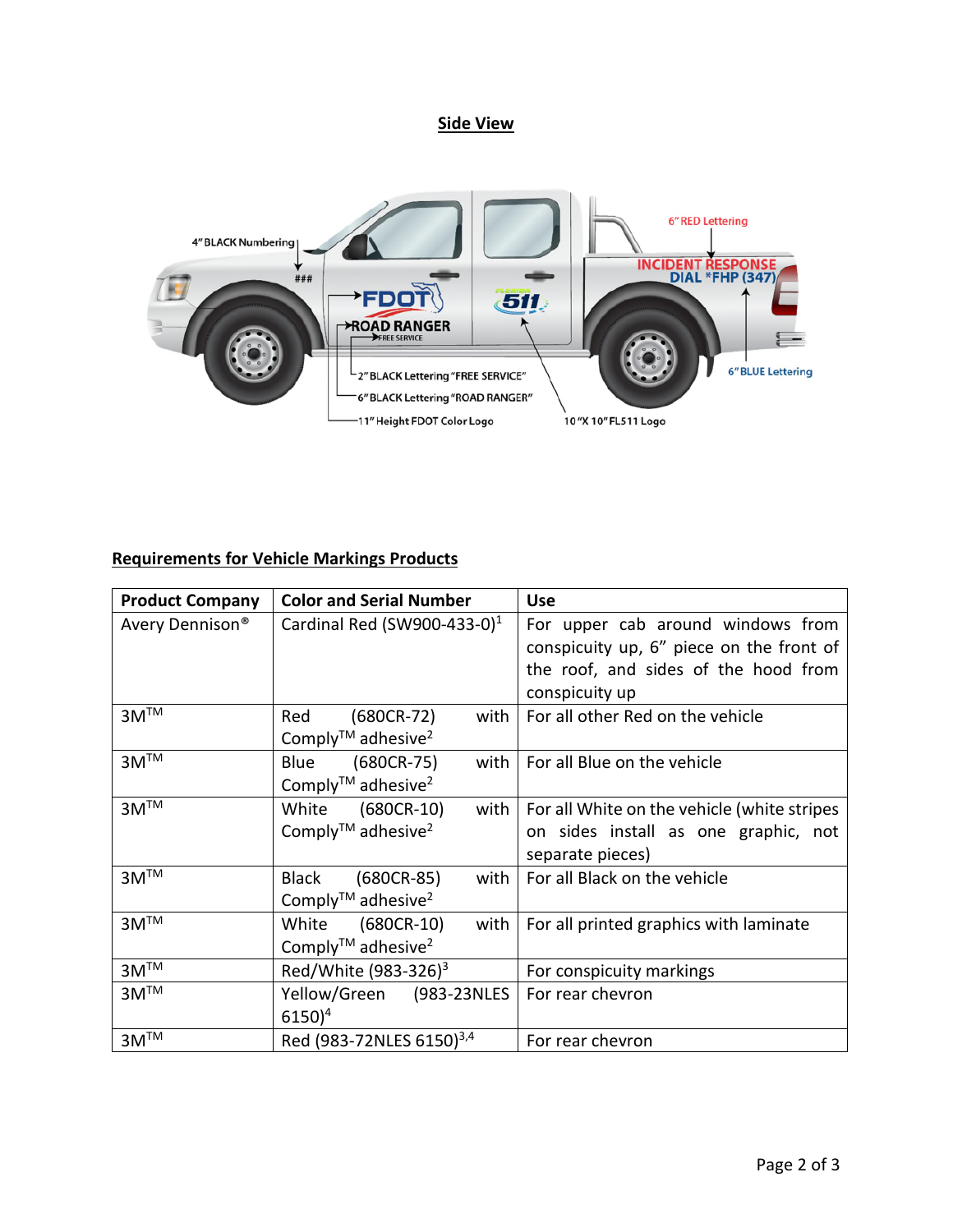#### **References**

<sup>1</sup>[https://graphics.averydennison.com/content/dam/averydennison/graphics/na/en/documents](https://graphics.averydennison.com/content/dam/averydennison/graphics/na/en/documents/Product-Data-Sheets-NA-ONLY/SandC/vehicle-wrapping/supreme-wrap-film/pds-sw-900-wrapping-film.pdf) [/Product-Data-Sheets-NA-ONLY/SandC/vehicle-wrapping/supreme-wrap-film/pds-sw-900](https://graphics.averydennison.com/content/dam/averydennison/graphics/na/en/documents/Product-Data-Sheets-NA-ONLY/SandC/vehicle-wrapping/supreme-wrap-film/pds-sw-900-wrapping-film.pdf) [wrapping-film.pdf](https://graphics.averydennison.com/content/dam/averydennison/graphics/na/en/documents/Product-Data-Sheets-NA-ONLY/SandC/vehicle-wrapping/supreme-wrap-film/pds-sw-900-wrapping-film.pdf)

2[https://multimedia.3m.com/mws/media/538421O/3mtm-scotchlitetm-removable-reflective](https://multimedia.3m.com/mws/media/538421O/3mtm-scotchlitetm-removable-reflective-graphic-film-680cr-pb.pdf)[graphic-film-680cr-pb.pdf](https://multimedia.3m.com/mws/media/538421O/3mtm-scotchlitetm-removable-reflective-graphic-film-680cr-pb.pdf)

3[https://multimedia.3m.com/mws/media/1241053O/3m-diamond-grade-conspicuity-series-](https://multimedia.3m.com/mws/media/1241053O/3m-diamond-grade-conspicuity-series-983-trucks-and-trailers.pdf)[983-trucks-and-trailers.pdf](https://multimedia.3m.com/mws/media/1241053O/3m-diamond-grade-conspicuity-series-983-trucks-and-trailers.pdf)

4[https://multimedia.3m.com/mws/media/282921O/pb-983-3mtm-diamond-gradetm](https://multimedia.3m.com/mws/media/282921O/pb-983-3mtm-diamond-gradetm-conspicuity-markings-series-983.pdf)[conspicuity-markings-series-983.pdf](https://multimedia.3m.com/mws/media/282921O/pb-983-3mtm-diamond-gradetm-conspicuity-markings-series-983.pdf)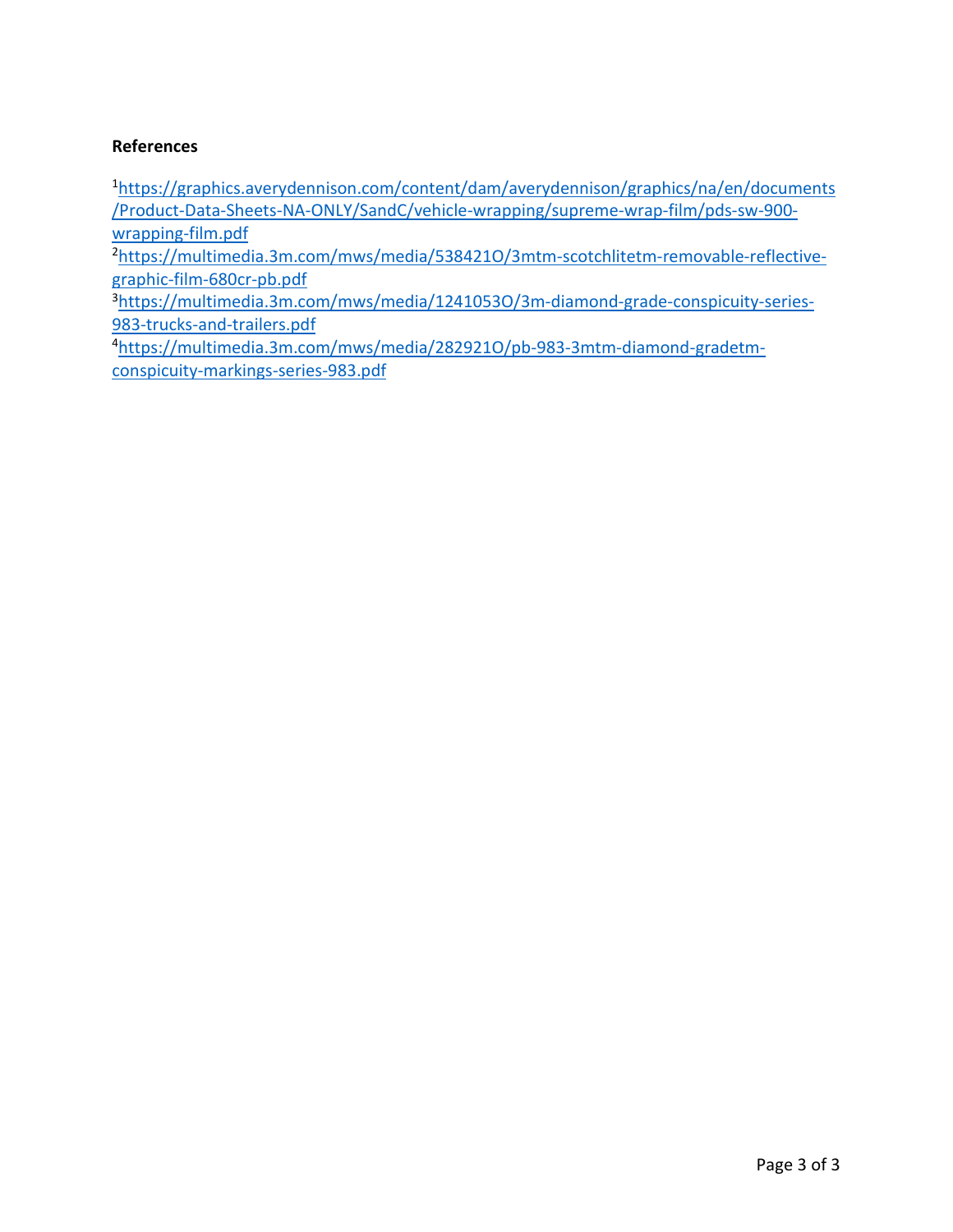# **Attachment VI**

# **Road Ranger Service Patrol Operator Uniform Requirements**

**1. Shirt and High-Visibility Vests** – The Road Ranger uniform shall either be an integrated ANSI 107-2015 Class 3 HVSA shirt or a separate shirt and ANSI compliant Class 3 vest. All integrated shirts shall be yellow-green in color with a yellow-green, gray, or black collar. Where a separate shirt and vest are chosen, the shirt shall be either white or yellow-green. The predominant background color of the vest shall be high visibility yellow-green. Retroreflective material will be bordered with fluorescent orange-red stripes. In either case, shirts shall have either a full or partial button front. Tee shirts are prohibited.



#### **Logos, insignia, and markings**

 Shirt and vest logos shall include the Road Ranger logo (left front), a Florida 511 logo or FDOT Road Ranger logo (left arm), and the Florida TIM or Sponsorship logo (right arm). \*FLORIDA HIGHWAY PATROL (FHP) may be embroidered below the Florida TIM logo.

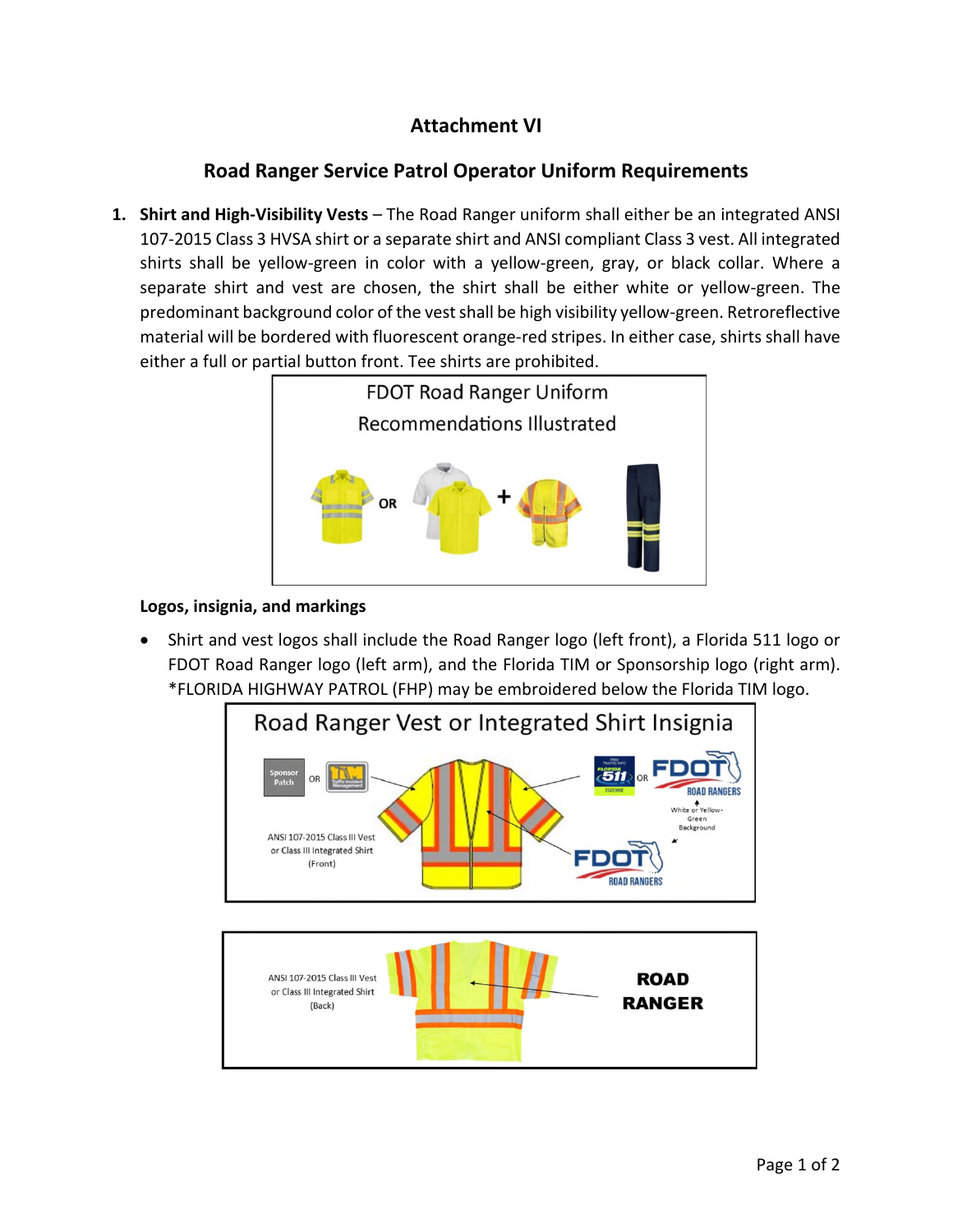- The legend "ROAD RANGER" shall be included on the back of both integrated shirts and HVSA vests. Images, logos, or sponsorship information is prohibited on these areas in deference to ANSI requirements, identification, and safety. Sizes for the identification panels shall be as follows:
	- o Front patch or imprint  $(1.5 \text{ in } x 4 \text{ in}) = 6 \text{ in}^2$
	- Back text "ROAD" (3.25 in x 8 in ) = 26 in<sup>2</sup> and "RANGER" (3.25 in x 12 in) = 39  $in<sup>2</sup>$
	- $\circ$  Total non-compliant area 71 in<sup>2</sup>
- **2. Pants** Black or dark blue with biomotion markers.
- **3. Black footwear**
- **4. Black belt with no-scratch buckle**
- **5. Cap** A yellow-green ball cap shall be issued and may be worn. A white or high visibility yellow-green helmet may be worn in lieu of a ball cap. The headwear shall have an FDOT Road Ranger Logo on the front. No other logo or insignia shall be on the headwear, except small lettering may be included on the back or side of the headwear with the text "\*FLORIDA HIGHWAY PATROL (FHP)".



- **6. Rain Gear** Rain gear that is ANSI 107 compliant shall be issued. The FDOT Road Ranger logo shall be incorporated on the front left chest and the words "FDOT Road Ranger" shall be included on the back.
- **7. Cold Weather Garments** Cold weather garments should be a black jacket. A class 3 vest shall be worn over top of all cold-weather garments. Alternatively, an ANSI 107 compliant jacket shall be worn that incorporates the FDOT Road Ranger logo on the front left chest and the words "Road Ranger" on the back. If an ANSI 107 compliant jacket is used, the dominant color shall be yellow-green and any complementing color black or dark gray.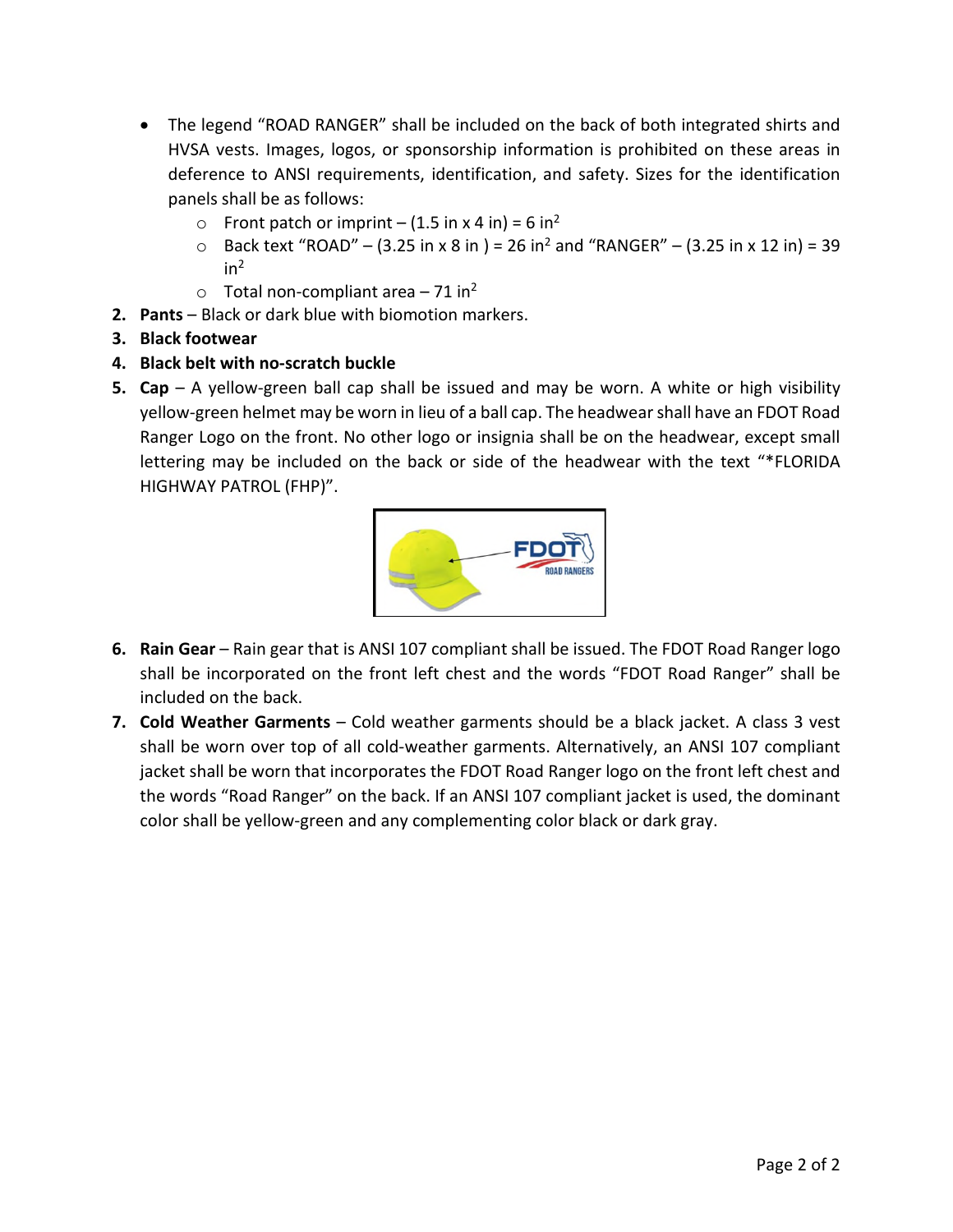## **Attachment VII**

## **Road Ranger Service Patrol**

## **Sponsorships**

The CONTRACTOR shall not enter into any sponsorship agreements, formal or informal, relating directly or indirectly to the Road Ranger Contract, without the specific, expressed, formal, written approval of the DEPARTMENT.

#### **1. Vehicles**

The Sponsor may include decals, insignia or vehicle wraps to be placed on Service Patrol Vehicles in addition to the existing logos. Placement of logos and vehicle wraps may vary based upon vehicle size, type, and configuration. All costs for initial vehicle graphics and installation will be the responsibility of the Sponsor. Any replacement of decals, insignia, or vehicle wraps (full or partial) that are the result of damages or replacement of fleet vehicles, will be done so at the cost of the CONTRACTOR providing Road Ranger Services. In the case of the termination of Sponsorship Rights for any reason other than termination as a result of a default in financial or other obligations by the Sponsor, the DEPARTMENT is responsible for the cost of removing all sponsor insignia from all vehicles and returning the vehicles to their previous condition.

#### **2. Road Ranger Uniforms**

The Sponsor may elect to provide uniform patches for the shirts, sweatshirts, jackets, and safety vests for existing uniforms or new uniforms for each Road Ranger. All uniform designs and patch configurations shall meet the specifications required by the procedure Road Ranger Operations, 750-030-015-c. The final design of all uniform items will be reviewed and approved by the Central Office Traffic Incident Management and Road Ranger Program Manager.

#### **3. Promotional Materials**

The Sponsor shall have the right to develop other promotional materials to be distributed by Road Rangers to motorists who receive services. All such materials shall be submitted by the Sponsor for the DEPARTMENT's written prior approval before such distribution. The promotional materials shall be paid for by the Sponsor directly at no cost to DEPARTMENT or CONTRACTOR. The Sponsor will have the right to provide, and Road Rangers will distribute an optional online survey for assisted motorists to provide their feedback via a website that will be provided by the Sponsor.

## **4. Special Events**

The Sponsor may request the promotional use of the Road Ranger Service Patrol Vehicles and their operators for events such as child safety seat inspections, the fairs, parades, and other safety events as may be jointly agreed upon, subject to the availability as reasonably determined by the DEPARTMENT. The Sponsor shall make written requests to the DEPARTMENT for such use with a minimum of thirty (30) days' notice in advance. The Sponsor will obtain approval from the DEPARTMENT prior to the CONTRACTOR supporting the event. Once approval has been given,